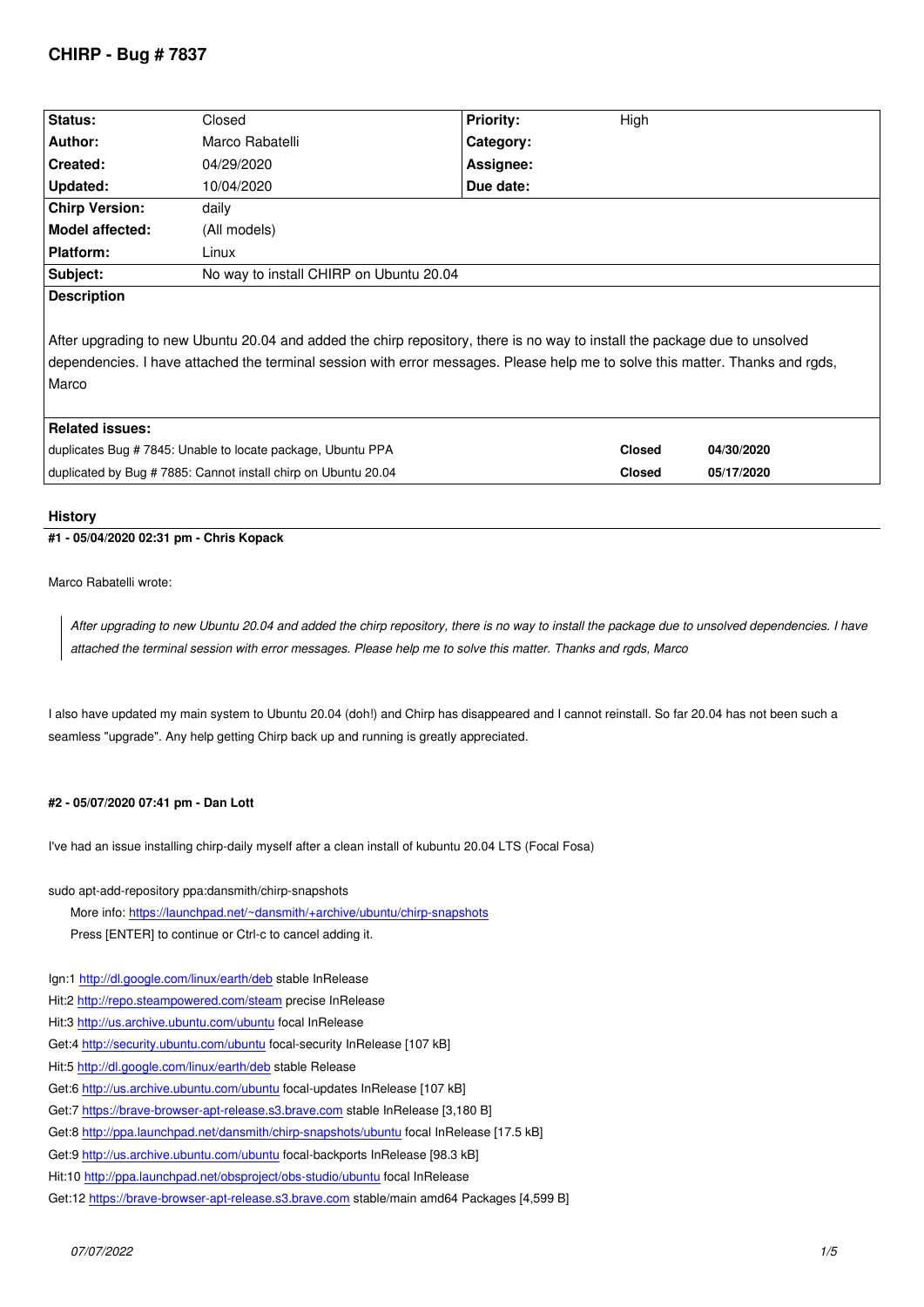*Get:14 http://security.ubuntu.com/ubuntu focal-security/universe amd64 DEP-11 Metadata [208 B] Get:15 http://us.archive.ubuntu.com/ubuntu focal-updates/main amd64 Packages [84.3 kB] Get:16 http://us.archive.ubuntu.com/ubuntu focal-updates/main i386 Packages [42.5 kB] Get:17 [http://us.archive.ubuntu.com/ubun](http://security.ubuntu.com/ubuntu)tu focal-updates/main amd64 DEP-11 Metadata [27.4 kB] Get:18 [http://us.archive.ubuntu.com/ubun](http://security.ubuntu.com/ubuntu)tu focal-updates/universe i386 Packages [20.0 kB] Get:19<http://us.archive.ubuntu.com/ubuntu>focal-updates/universe amd64 Packages [27.2 kB] Get:20<http://us.archive.ubuntu.com/ubuntu>focal-updates/universe amd64 DEP-11 Metadata [4,656 B] Get:21<http://us.archive.ubuntu.com/ubuntu>focal-backports/universe amd64 DEP-11 Metadata [532 B] Fetched 561 kB in 1s (408 kB/s) Readin[g package lists... Done](http://us.archive.ubuntu.com/ubuntu)*

*\$ sudo [apt update && sudo apt install chirp-](http://us.archive.ubuntu.com/ubuntu)daily Hit:1 http://repo.steampowered.com/steam precise InRelease Ign:2 http://dl.google.com/linux/earth/deb stable InRelease Hit:3 http://us.archive.ubuntu.com/ubuntu focal InRelease Hit:4 http://dl.google.com/linux/earth/deb stable Release Hit:5 [https://brave-browser-apt-release.s3.b](http://repo.steampowered.com/steam)rave.com stable InRelease Hit:6 [http://us.archive.ubuntu.com/ubuntu](http://dl.google.com/linux/earth/deb) focal-updates InRelease Hit:7 [http://security.ubuntu.com/ubuntu f](http://dl.google.com/linux/earth/deb)[o](http://us.archive.ubuntu.com/ubuntu)cal-security InRelease Hit:8 [http://us.archive.ubuntu.com/ubuntu focal-backp](https://brave-browser-apt-release.s3.brave.com)orts InRelease Hit:9 http://ppa.launchpad.net/dansmith/chirp-snapshots/ubuntu focal InRelease Hit:1[1 http://ppa.launchpad.net/obsprojec](http://us.archive.ubuntu.com/ubuntu)t/obs-studio/ubuntu focal InRelease Rea[ding package lists... Done](http://security.ubuntu.com/ubuntu) Build[ing dependency tree](http://us.archive.ubuntu.com/ubuntu)  Rea[ding state information... Done](http://ppa.launchpad.net/dansmith/chirp-snapshots/ubuntu) 2 pac[kages can be upgraded. Run 'apt list --upgradable' to se](http://ppa.launchpad.net/obsproject/obs-studio/ubuntu)e them. Reading package lists... Done Building dependency tree Reading state information... Done*

*E: Unable to locate package chirp-daily*

### **#3 - 05/07/2020 07:43 pm - Dan Lott**

*I also tried manually adding the deb & deb-source lines to /etc/apt/sources.list This only in resulted in additional warnings about the ppa:danplanet/chirp-snapshots being listed multiple times.*

#### **#4 - 05/11/2020 03:27 am - Tony Fuller**

*CHIRP depends on python2 and several other python2 related packages. These have been removed from Ubuntu 20.04*

*As CHIRP is migrated to python3, you can try a flatpak that is in early development in the meantime.*

*From https://www.flatpak.org/setup/Ubuntu/*

*sudo apt install flatpak*

*If that doesnt work then try:*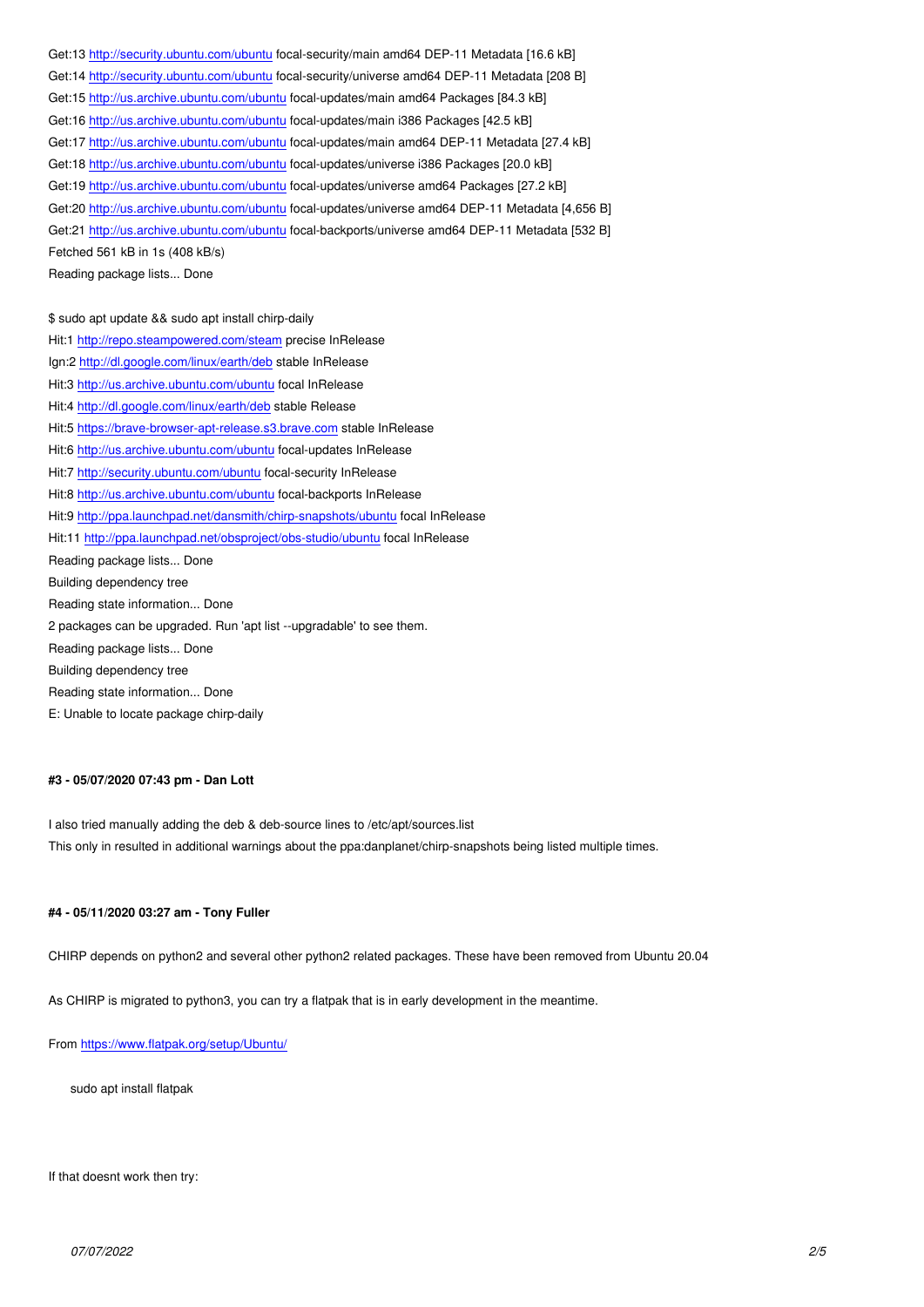*sudo add-apt-repository ppa:alexlarsson/flatpak sudo apt update sudo apt install flatpak*

*Now that flatpak is installed, you'll need to set up the gnome plugin and the default repository*

*sudo apt install gnome-software-plugin-flatpak flatpak remote-add --if-not-exists flathub https://flathub.org/repo/flathub.flatpakrepo*

*Now that flatpak is all set up try out this flatpak by Richard Shaw*

*curl -LO https://hobbes1069.fedorapeople.org/chirp-20200430.flatpak flatpak uninstall chirp flatpak install chirp-20200430.flatpak*

*If you already had flatpak installed, you'll immediately notice a CHIRP icon in your programs list. If you just installed flatpak, log out and log back in to see the new CHIRP icon in your programs list.*

### **#5 - 05/11/2020 10:06 am - Marco Rabatelli**

*Many thanks Tony. I've followed your suggestions and everything works now. Thank you so much ;-)*

### **#6 - 05/11/2020 07:08 pm - Tony Fuller**

*Hi Marco,*

*Would you be able to let us know which radio(s) you successfully used the flatpak with?*

*Thanks*

## **#7 - 05/12/2020 05:50 am - Si Smith**

*Tony Fuller wrote:*

*Hi Marco,*

*Would you be able to let us know which radio(s) you successfully used the flatpak with?*

*Thanks*

*Works with QYT KT8900D ( flatpak on Ubuntu 20.04 )*

*Will test other radios when I connect them.*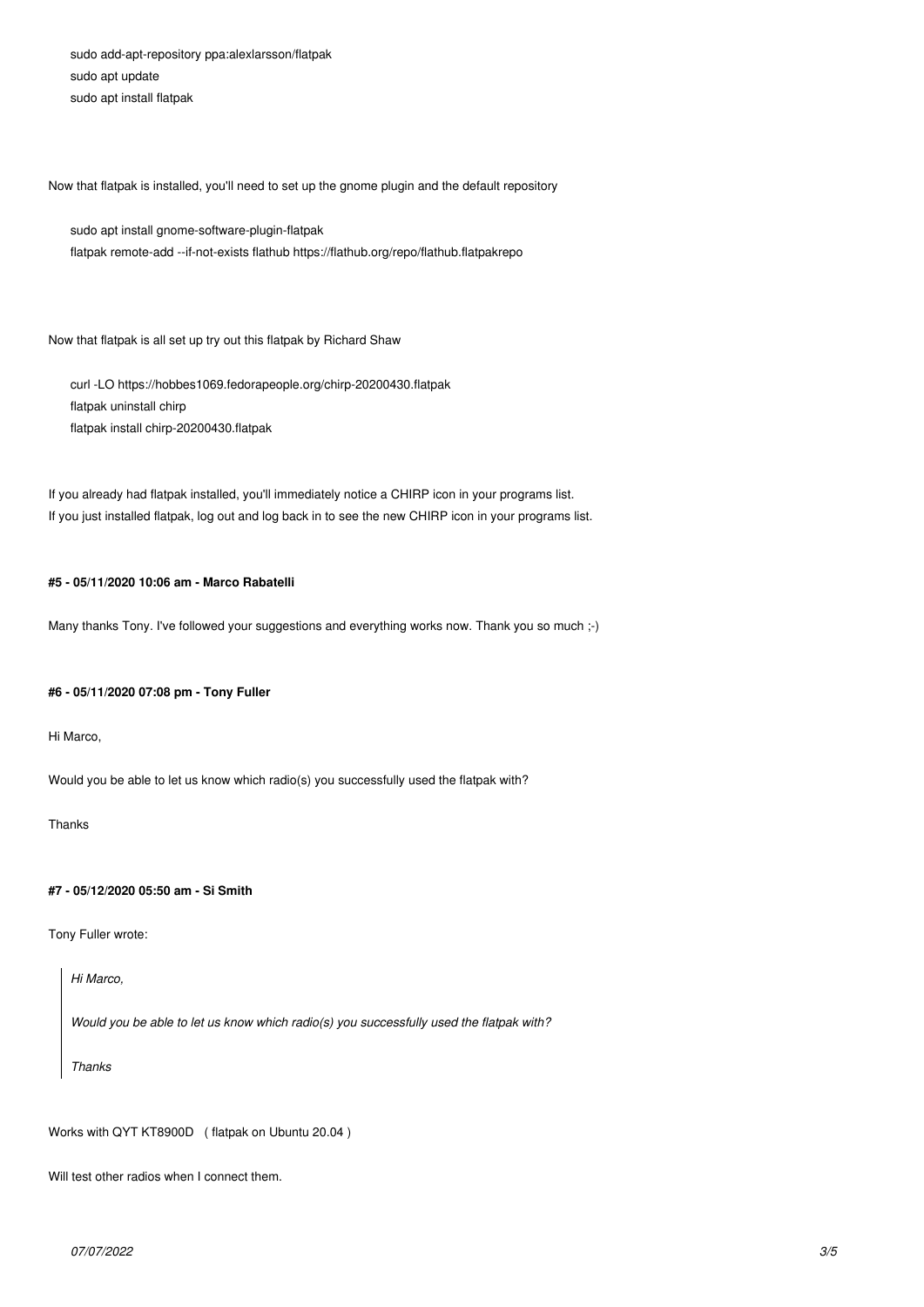### **#8 - 05/12/2020 06:57 am - Marco Rabatelli**

*Yeah, for sure. I've successfully programmed the following radio (after the update to Ubuntu 20.04 of course):*

*Baofeng UV-3R + Baofeng UV-5R Baofeng UV-5R TP (equivalent to BF-F8HP) Baofeng GT-3TP Baofeng UV-9R PLUS Baofeng BF-888s*

*For any other question feel free to ask me, I'll be very pleased to answer you. Thank you so much for the help given. My best wishes for you and family, Marco.*

#### **#9 - 06/01/2020 10:01 am - Alex Page**

*If you clone the source code (http://d-rats.com/hg/chirp.hg) and switch to the py3 branch, you should soon™ be able to run chirpw in Ubuntu 20.04 with Python 3 only. I just submitted a series of patches that should take care of most of the errors. Assuming the patches get accepted, let me know if it's working for you.*

## **#10 - 06/11/2020 05:55 am - Marco Rabatelli**

*Hi Alex, sorry but I do not understand what to do. Please can you specify more "plain" for a "dummy" user? Thanks and regards, Marco*

### **#11 - 06/11/2020 06:48 am - Alex Page**

*Hi Marco,*

*My patches haven't made it into CHIRP anyway. So what you could do is clone from my git repo: https://github.com/atpage/chirp. The commands to download and run it would be:*

*sudo apt install python3-serial git clone https://github.com/atpage/chirp.git cd chirp ./chirpw*

*Note that this is based on the CHIRP code from February 2020, so some newer updates will be missing. Let me know how it goes.*

### **#12 - 10/04/2020 03:32 pm - Bernhard Hailer**

- *Status changed from New to Closed*
- *Assignee deleted (Dan Smith)*
- *Priority changed from Urgent to High*

*#7845 has a solution (which also has been posted here).*